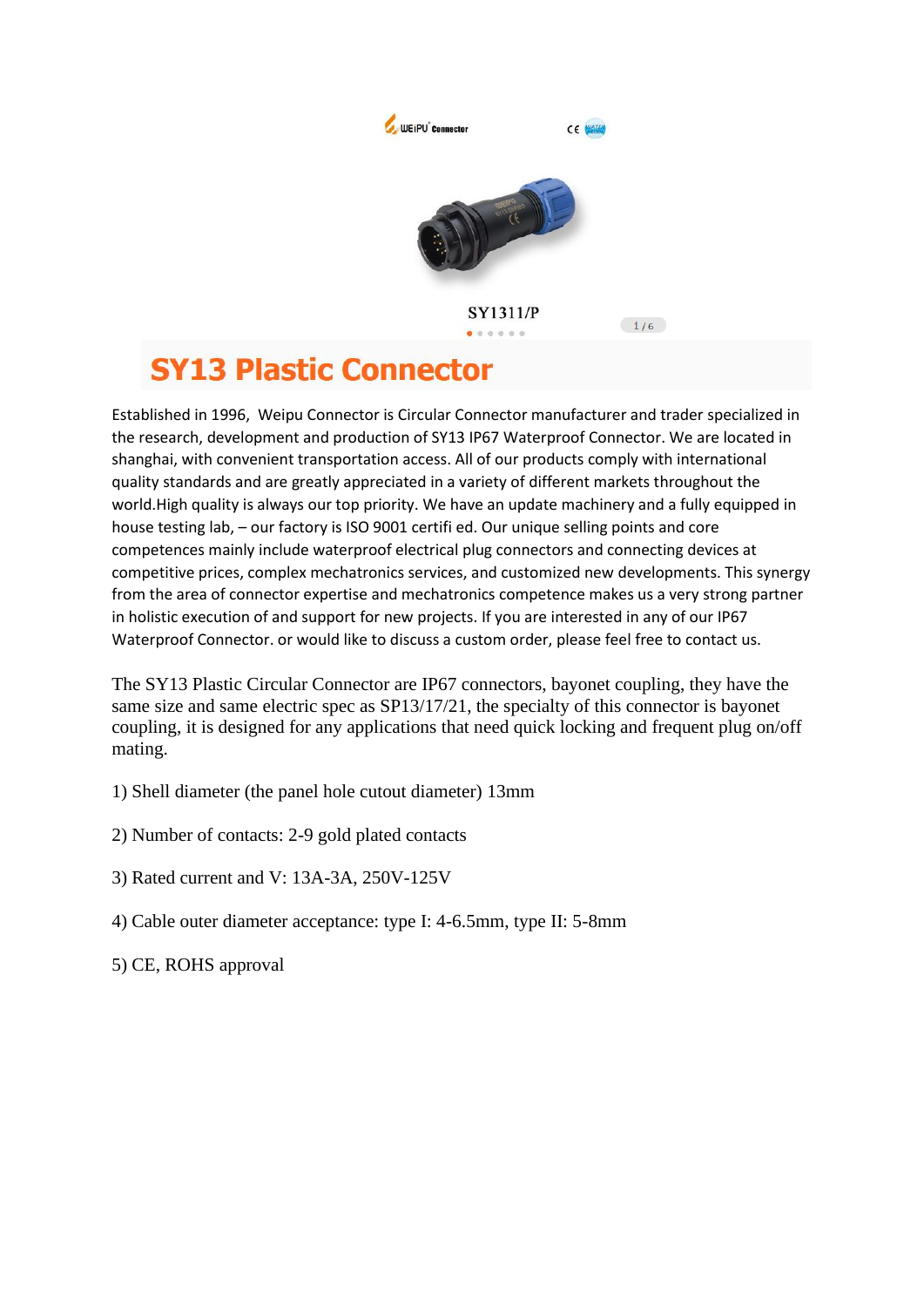

**Material and spec**